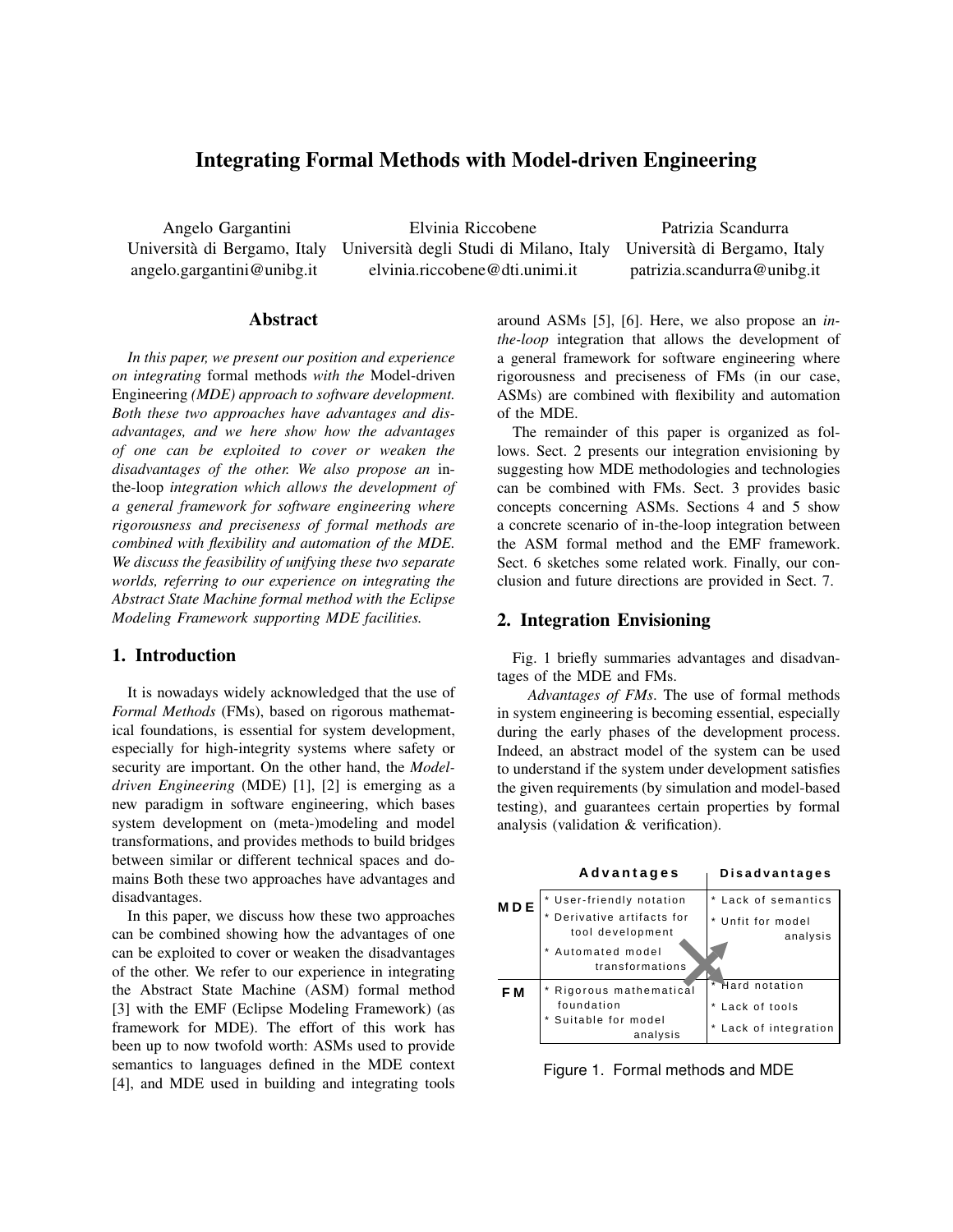*Disadvantages of FMs*. While there are several cases proving the applicability of formal methods in industrial applications and showing very good results, many practitioners are, however, still reluctant to adopt formal methods. Besides the well-known lack of training, this skepticism is mainly due to: the complex notations that formal techniques use rather than other lightweight and more intuitive graphical notations, like the Unified Modeling Language (UML); the lack of easy-to-use tools supporting a developer during the life cycle activities of the system development, possibly in a seamless manner; and the lack of integration among formal methods themselves and their associated tools.

*Advantages of MDE*. MDE technologies with a greater focus on architecture and automation yield higher levels of abstraction in system development by promoting models as first-class artifacts to maintain, analyze, simulate, and eventually reduce into code or transformed into other models. Meta-modeling is a key concept of the MDE paradigm and it is intended as a way to endow a language or a formalism with an abstract notation, so separating the abstract syntax and semantics of the language from its different concrete notations. Metamodel-based modeling languages are increasingly being defined and adopted for specific domains of interest addressing the inability of thirdgeneration languages to alleviate the complexity of platforms and express domain concepts effectively [2].

*Disadvantages of MDE*. Although the definition of a language abstract syntax by a metamodel is well mastered and supported by many meta-modeling environments (EMF/Ecore, GME/MetaGME, AMMA/KM3, XMF-Mosaic/Xcore, etc.), the semantics definition of this class of languages is an open and crucial issue. Currently, meta-modeling environments are able to cope well with most syntactic and transformation definition issues, but they lack of any standard and rigorous support to provide the (possibly executable) semantics of metamodels, which is usually given in natural language. This implies that most currently adopted metamodel-based languages are not yet suitable for effective model analysis due to their lack of a strong semantics necessary for a formal model analysis assisted by tools.

The lack of user-friendly notations, of integration of techniques, and of their tool inter-operability, is still a significant challenge for formal methods that can be achieved by exploiting the metamodeling approach suggested by the MDE. Sect. 2.1 briefly introduces a process for language engineering which starts by defining an abstract notation for a FM in terms of a metamodel, and then to build a general framework for

tools development and integration around the FM.

On the other hand, the problem of providing a way to express the semantics of metamodel-based languages and to perform model validation and verification can be solved by the use of FMs. Sect. 2.2 presents an approach to endow language metamodels with precise (and possibly executable) semantics, and to associate formal models, suitable for model analysis, to language terminal models by automatic model mapping.

#### 2.1. MDE for FMs

Applying the MDE development principles to a formal method should have the following overall goal: (a) to provide an intuitive modeling notation having rigorous syntax and semantics, possibly supporting a graphical view of the model; (b) to allow modeling techniques which facilitate the use of FMs in many stages of the development process, and analysis techniques that combine validation (by simulation and testing) and verification (by model checking or theorem proving) methods at any desired level of detail; and (c) to support an open and flexible architecture to make easier the development of new tools and the integration with other existing tools.

In practice, this activity consists mainly of

- <sup>∙</sup> designing the formal language by metamodeling (i.e. building a metamodel of the formal notation),
- <sup>∙</sup> defining language concrete syntaxes, i.e. metamodel derivatives (also called *language artifacts*), to handle (i.e. create, storage, control, exchange, access, manipulate) language models, and
- <sup>∙</sup> developing processing tools by exploiting the chosen metamodeling framework and the language artifacts able to process and analyze such models.

In principle, the choice of a specific meta-modeling framework should not prevent the use of models in other different meta-modeling spaces, since model transformations among meta-modeling framework should be theoretically supported by the environments. However, although in theory one could switch framework later, a commitment with a precise metamodeling framework is better done at the very early stage of the development process, mainly for practical reasons. The chosen MDE framework should support easy (e.g. graphical) editing of (meta) models, model to model transformations, and text to model and model to texts mappings to assist the developing a concrete notations in textual form. It should also possibly provide a mapping to a programming language (i.e. API artifacts) to allow the integration in programs and software applications.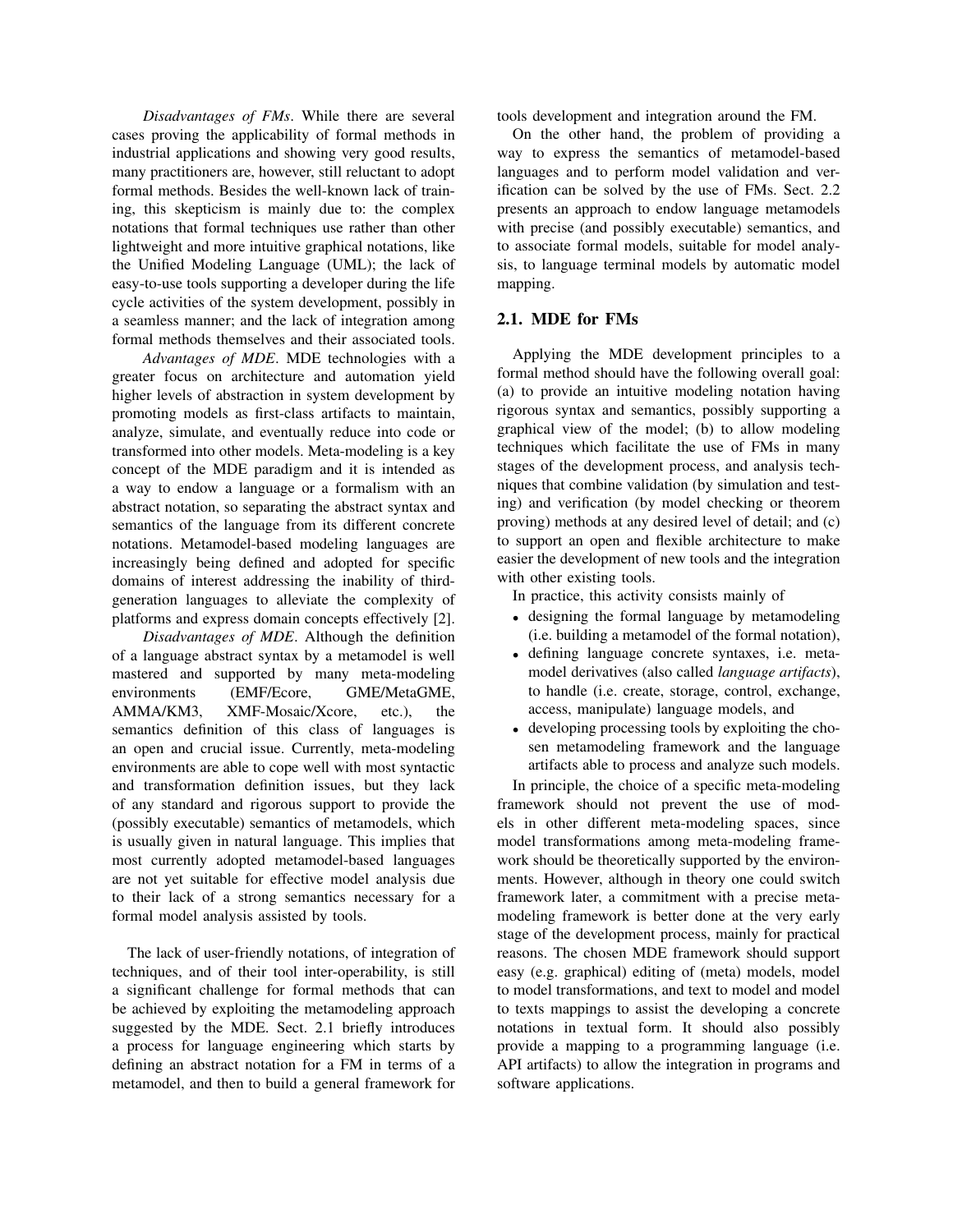#### 2.2. FMs for MDE

Applying a formal method to a language  $L$  defined in a meta-modeling framework should have the following overall goal: (a) allow the definition of the behaviors (semantics) of models conforming to  $L$ and (b) provide several techniques and methods for the formal analysis of such models (e.g. validation, property proving, model checking, etc, ).

A metamodel-based language  $L$  has a well-defined semantics if a semantic domain  $S$  is identified and a semantic mapping  $M_S$  :  $A \rightarrow S$  is provided [7] between the  $L$ 's abstract syntax  $A$  (i.e. the metamodel of  $L$ ) and  $S$  to give meaning to syntactic concepts of  $L$  in terms of the semantic domain elements.

The semantic domain  $S$  and the mapping  $M_S$  can be described in varying degrees of formality, from natural language to rigorous mathematics. It is very important that both  $S$  and  $M<sub>S</sub>$  are defined in a precise, clear, and readable way. The semantic domain *S* is usually defined in some formal, mathematical framework (transition systems, pomsets, traces, the set of natural numbers with its underlying properties, are examples of semantic domains). The semantic mapping  $M<sub>S</sub>$  is not so often given in a formal and precise way, possibly leaving some doubts about the semantics of  $L$ . Thus, a precise and formal approach to define it is desirable.

Sometimes, in order to give the semantics of a language  $L$ , another helper language  $L'$ , whose semantics is clearly defined and well established, is introduced. Therefore,  $M'_S$  and  $S'$  should be already well-defined for  $L'$ .  $L'$  can be exploited to define the semantics of  $L$  by (1) taking  $S'$  as semantic domain for  $L$  too, i.e.  $S = S'$ , (2) by introducing a *building function*  $M : A \rightarrow A'$ , being A' the abstract syntax of  $L'$ , which associates an element of  $A'$  to every construct of  $A$ , and  $(3)$  by defining the semantic mapping  $M_S: A \to S$  as  $M_S = M'_S \circ M$ .

In this way, the semantics of  $L$  is given by translating terminal models  $m$  of  $A$  to models of  $L'$ .

The  $M$  function *hooks* the semantics of  $A$  to the  $S'$ semantic domain of the language  $L'$ . The complexity of this approach depends on the complexity of building the function  $M$ .

To be a good candidate, a language  $L'$  should (i) be abstract and formal to rigorously define model behavior at different levels of abstraction, but without formal overkill; (ii) be able to capture heterogenius models of computation (MoC) in order to smoothly integrate different behavioral models; (iii) be executable to support model validation; (iv) be endowed with a model refinement mechanism leading to correct-byconstruction system artifacts; and (v) be supported



Figure 2. In the loop integration of FM and MDE

by a set of tools for model simulation, testing, and verification.

#### 2.3. In-the-loop integration

Although the two activities of applying the MDE to a FM and apply a FM to the MDE can be considered unrelated and could be performed in parallel even by using two different notations for the MDE and FMs, the best results can be obtained by a tight integration between the MDE and a FM in a *in-theloop* integration approach. In this approach the MDE technology and the FM notation are unique in both of the above activities and the application of the MDE to the FM is carried on before the application of the FM to the MDE. Thanks to the first activity, the FM will be endowed with a metamodel and possibly a set of tools (e.g. a grammar, artifacts, etc.) which can be used in the second activity to automatize (meta-)model transformations and apply suitable tools for formal analysis (i.e. validation and verification) of models. Indeed, although for applying FM to the MDE it is in principle not required that the FM is provided with a metamodel (see Sect. 2.2), a formal notation endowed with a representation of its concepts in terms of a metamodel would allow to exploit MDE transformation languages (as ATL) to define the building function  $M$  and to automatize the application of  $M$  as model transformation by means of a transformation engine. Therefore, having a metamodel is a further constraint for an helper language  $L'$ , and it justifies why the second activity must precede the first one.

Sect. 4 and 5 present our instantiation of the *inthe-loop* integration with the EMF (Eclipse Modeling Framework) as MDE technologies supporting framework and the ASMs (Abstract State Machines) as formal method. This choice is justified by the following motivations:

<sup>∙</sup> EMF is based on an open-source Eclipse framework and unifies the three most important technologies, i.e. Java, XML, and UML, currently used for software development.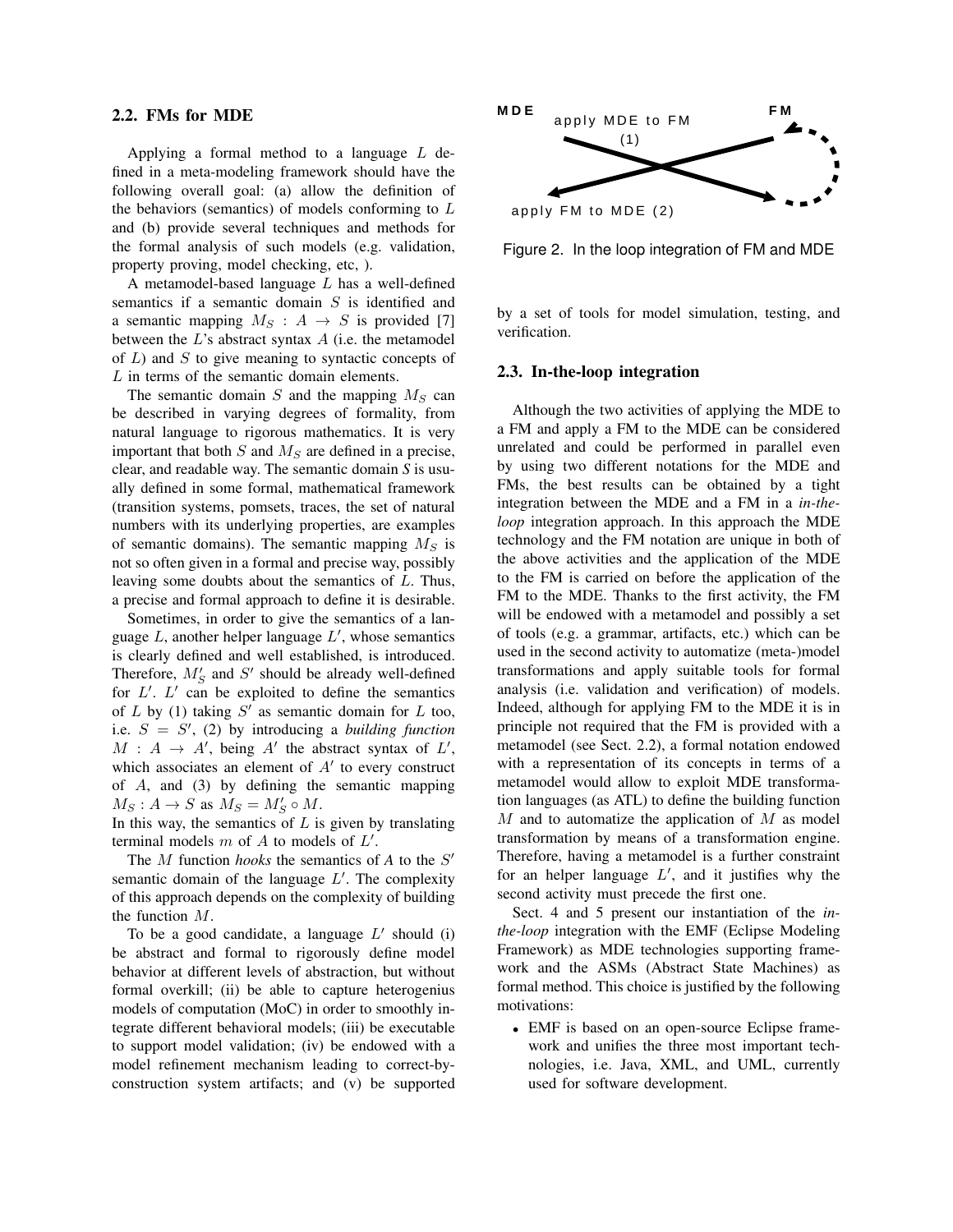<sup>∙</sup> ASMs own all the characteristics of preciseness, abstraction, refinements, executability, metamodel-based definition that we identified as the desirable properties a FM should have in order to be a good candidate for integration.

## 3. Abstract State Machines

Abstract State Machines are an extension of Finite State Machines, where unstructured "internal" control states are replaced by states comprising arbitrary complex data. The *states* of an ASM are multi-sorted firstorder structures, i.e. domains of objects with functions and predicates defined on them. The *transition relation* is specified by "rules" describing the modification of the functions from one state to the next. Basically, a transition rule has the form of *guarded update* "if *Cond* then *Updates*", where *Updates* are a set of function updates of the form  $f(t_1, \ldots, t_n) := t$  and are simultaneously executed<sup>1</sup> when *Cond* is true.

The notion of ASMs moves from a definition which formalizes simultaneous parallel actions of a single agent, either in an atomic way, *Basic ASMs*, and in a structured and recursive way, *Structured or Turbo ASMs*, to a generalization where multiple agents interact *Multi-agent ASMs*. Appropriate rule constructors also allow non-determinism (existential quantification) and unrestricted synchronous parallelism (universal quantification).

A complete mathematical definition of the ASM method can be found in [3], together with a presentation of the great variety of its application in different fields like: definition of industrial standards for programming and modeling languages, design and re-engineering of industrial control systems, modeling e-commerce and web services, design and analysis of protocols, architectural design, verification of compilation schema and compiler back-ends, etc.

# 4. EMF for ASMs

We started by defining a metamodel [8], [9], the Abstract State Machine Metamodel (AsmM), as abstract syntax description of a language for ASMs. From the AsmM, by exploiting the MDE approach and its facilities (derivative artifacts, APIs, transformation libraries, etc.), we obtained in a generative manner (i.e. semiautomatically) several artifacts (an interchange format,



Figure 3. The ASMETA tool set

APIs, etc..) for the creation, storage, interchange, access and manipulation of ASM models [6]. The AsmM and the combination of these language artifacts lead to an instantiation of the EMF metamodeling framework for the ASM application domain, the ASM mETAmodeling framework (ASMETA) that provides a global infrastructure for the interoperability of ASM tools (new and existing ones) [9], [5].

The ASMETA tool set (see Fig. 3) includes (among other things) a textual concrete syntax, *AsmetaL*, to write ASM models (conforming to the AsmM) in a textual and human-comprehensible form; a text-tomodel compiler, *AsmetaLc*, to parse AsmetaL models and check for their consistency w.r.t. the AsmM OCL constraints; a simulator, *AsmetaS*, to execute ASM models; the *Avalla* language for scenario-based validation of ASM models, with its supporting tool, the *AsmetaV* validator; the *ATGT* tool that is an ASMbased test case generator based upon the SPIN model checker; a graphical front-end called *ASMEE* (ASM Eclipse Environment) which acts as IDE and it is an eclipse plug-in.

All the above artifacts/tools are classified in: *generated*, *based*, and *integrated*. Generated artifacts/tools are derivatives obtained (semi-)automatically by applying appropriate Ecore projections to the technical spaces Javaware, XMLware, and grammarware. Based artifacts/tools are those developed exploiting the ASMETA environment and related derivatives; an example of such a tool is the simulator AsmetaS). Integrated artifacts/tools are external and existing tools that are connected to the ASMETA environment.

# 5. ASMs for EMF

We here describe how the ASM formal method can be exploited as helper language to define a formal *semantic framework* to provide languages with their (possible *executable*) semantics natively with their metamodels.

Recall, from Sect. 2.2, that the problem of giving the semantics of a metamodel-based language  $L$  is reduced to define the function  $M : A \rightarrow A'$ , being A and

<sup>1.</sup>  $f$  is an arbitrary  $n$ -ary function and  $t_1, \ldots, t_n$ ,  $t$  are first-order terms. To fire this rule to a state  $S_i$ ,  $i \geq 0$ , evaluate all terms  $t_1, \ldots, t_n, t$  at  $S_i$  and update the function  $f$  to  $t$  on parameters  $t_1, \ldots, t_n$ . This produces another state  $S_{i+1}$  which differs from  $S_i$ in the new interpretation of  $f$ .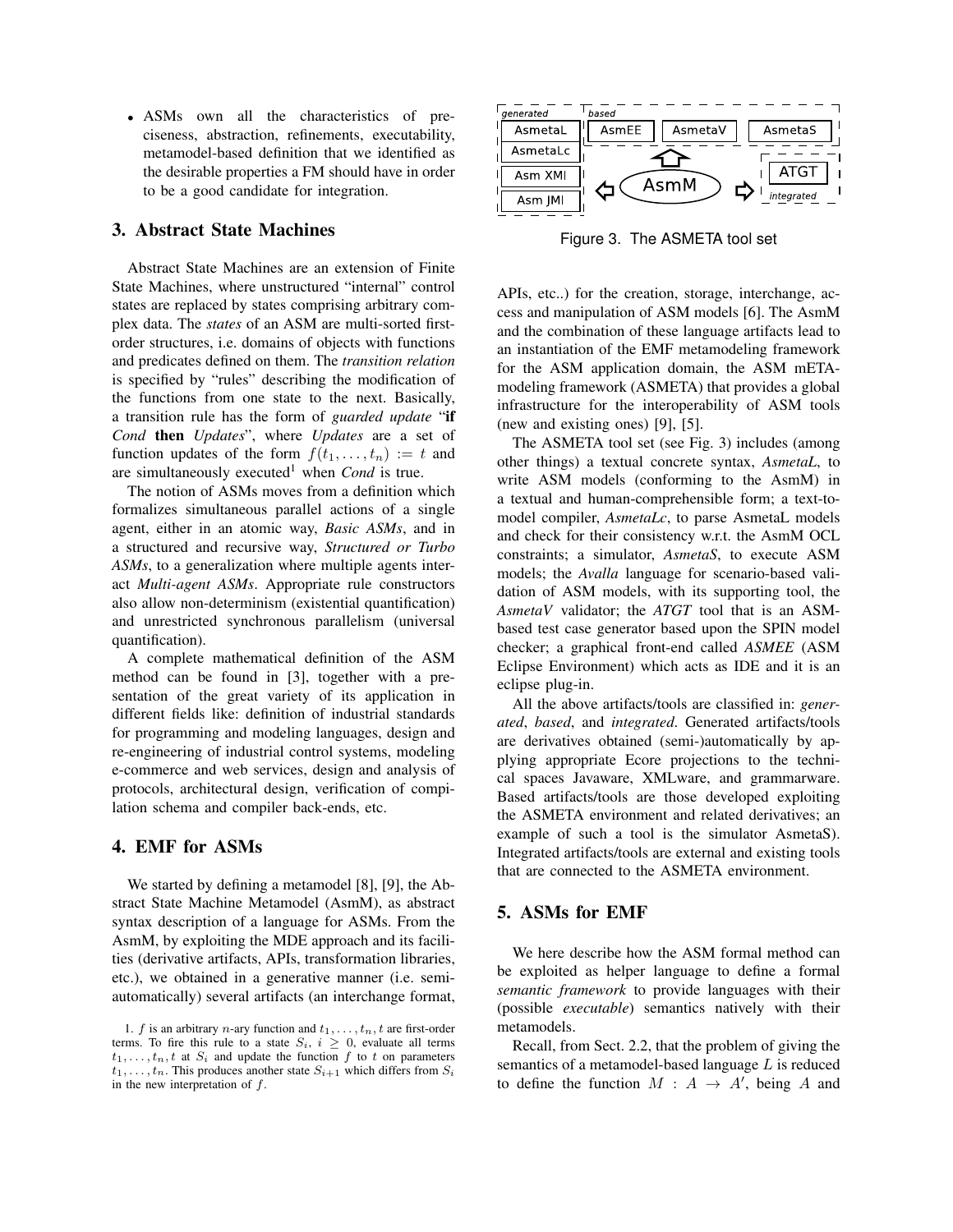$A'$  the language and the helper language abstract syntaxes, respectively. Let us assume the ASMs as helper language satisfying the requirements, given in Sect. 2.2, of having a mathematical well-founded semantics and a metamodel-based representation. The semantic domain  $S_{AsmM}$  is the first-order logic extended with the logic for function updates and for transition rule constructors defined in [3] and the *semantic mapping*  $M_S: AsmM \to S_{AsmM}$  to relate syntactic concepts to those of the semantic domain is given in [6].

Exploiting the ASMs, the semantics of a metamodelbased language is expressed in terms of ASM transition rules by providing the building function  $M : A \longrightarrow$  $AsmM$ . As already mentioned above, the definition of the function  $M$  may be accomplished by different techniques (see [4]), which differ in the way a terminal model is mapped into an ASM. As example of such techniques, the *semantic hooking* technique is presented below. A concrete example is also provided by applying the described technique to a possible metamodel for the simple Petri net formalism. The results of this activity are executable semantic models for Petri nets which can be make available in a model repository either in textual form using AsmetaL or also in abstract form as instance model of the AsmM metamodel.

Even the reader could have expected the case study of a domain specific language (DSL) metamodel, we preferred to report here an example of metamodel whose semantics is well-know, as, indeed, that of the Petri Nets. In our opinion, this example facilities the reader understanding of our approach since (s)he can concentrate on acknowledging the ASM capabilities of being a very abstract language able to express the semantics, rather then concentrating in understanding the semantics of a specific, possibly unknown DSL whose semantics would have had to be presented in natural language.

Semantic hooking. The semantic hooking endows a language metamodel *A* with a semantics by means of a unique ASM for any model conforming to A. By using this technique, designers *hook* to the language metamodel *A* an abstract state machine  $\Gamma_A$ , which is an instance of *AsmM* and contains all data structures modeling elements of  $A$  with their relationships, and all transition rules representing behavioural aspects of the language.  $\Gamma_A$  does not contain the initialization of functions and domains, which will depend on the particular instance of *A*. The function which adds the initialization part is called  $\iota$ . Formally, the building function M is given by  $M(m) = \iota_A(\Gamma_A, m)$ , for all  $m$  conforming to  $A$ .

 $\Gamma_A$ : AsmM, is an abstract state machine which



Figure 4. A metamodel for basic Petri nets



Figure 5. A basic Petri net with its initial marking

contains only declarations of functions and domains (the signature) and the behavioral semantics of  $L$  in terms of ASM transition rules.

 $\iota_A: AsmM \times A \longrightarrow AsmM$ , properly initializes the machine.  $\iota_A$  is defined on an ASM  $\alpha$  and a terminal model  $m$  instance of  $A$ ; it navigates  $m$  and sets the initial values for the functions and the initial elements in the domains declared in the signature of  $a$ . The  $\iota_A$ function is applied to  $\Gamma_A$  and to the terminal model m for which it yields the final ASM.

#### 5.1. Basic Petri Nets semantics

Fig. 4 shows the metamodel for the basic Petri net formalism. It describes the static structure of a net consisting of places and transitions (the two classes Place and Transition), and of directed arcs (represented in terms of associations between the classes Place and Transition) from a place to a transition, or from a transition to a place. The places from which an arc runs to a transition are called the input places of the transition; the places to which arcs run from a transition are called the output places of the transition. Places may contain (see the attribute tokens of the Place class) any non-negative number of tokens, i.e. infinite capacity. Moreover, arcs are assumed to have a unary weight. Fig. 5 shows (using a graphical concrete syntax) an example of Petri net (with its initial marking) that can be intended as instance (a terminal model) of the Petri net metamodel in Fig 4.

According to the semantic hooking approach, first we have to specify an ASM  $\Gamma_{PT}$  (i.e. a model conforming to the AsmM metamodel) containing only dec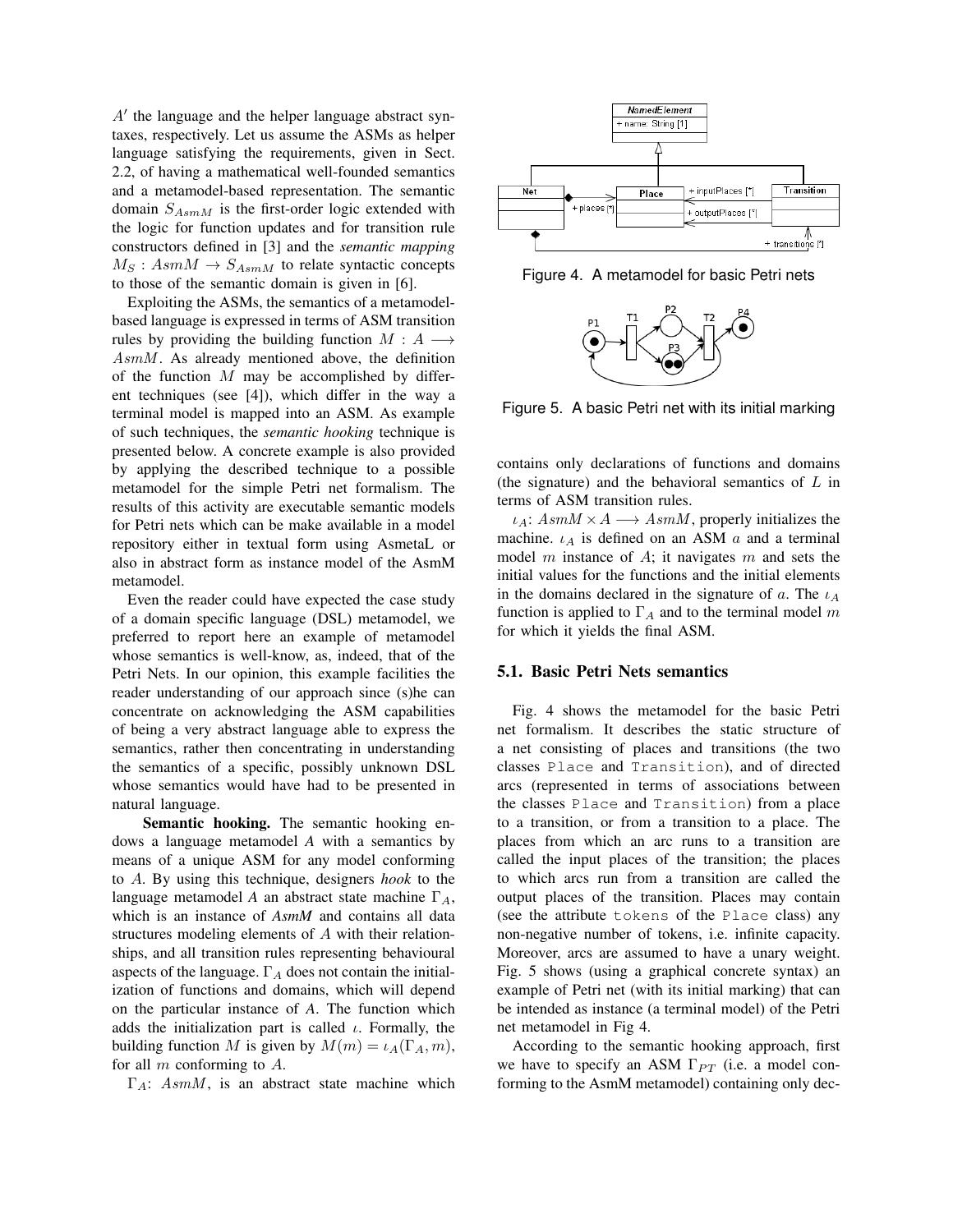larations of functions and domains (the signature) and the behavioral semantics of the Petri net metamodel in terms of ASM transition rules. Listing 1 reports a possible  $\Gamma_{PT}$  in AsmetaL notation. It introduces abstract domains for the nets themselves, transitions, and places. The static function *isEnabled* is a predicate denoting whether a transition is enabled or not. The behavior of a generic Petri net is provided by two rules: *r\_fire*, which express the semantics of token updates upon firing of transitions, and *r\_PetriNetReact*, which formalizes the firing of a non-deterministic subset of all enabled transitions. The main rule executes all nets in the *Net* set.

Listing 1.  $\Gamma_{PT}$ 

| asm PT_hooking<br>signature:<br>abstract domain Net<br>abstract domain Place<br>abstract domain Transition                                                                                                                                                                                                           |  |
|----------------------------------------------------------------------------------------------------------------------------------------------------------------------------------------------------------------------------------------------------------------------------------------------------------------------|--|
| //Functions on Net<br><b>controlled</b> places: $Net \rightarrow Powerset(Place)$<br><b>controlled</b> transitions: Net $\rightarrow$ Powerset(Transition)                                                                                                                                                           |  |
| //Functions on Place<br><b>controlled</b> tokens : Place $\rightarrow$ Integer                                                                                                                                                                                                                                       |  |
| //Functions on Transition<br><b>controlled</b> inputPlaces: Transition $\rightarrow$ Powerset(Places)<br><b>controlled</b> outputPlaces: Transition $\rightarrow$ Powerset(Places)<br>static is Enabled : Transition $\rightarrow$ Boolean                                                                           |  |
| definitions:<br><b>function</b> is Enabled ( $$t$ in Transition) =<br>(forall $\wp$ in inputPlaces( $\%$ t) with tokens( $\wp$ )>0)                                                                                                                                                                                  |  |
| rule $r_f$ fire(\$t in Transition) =<br>seq<br><b>forall</b> \$i in inputPlaces(\$t) <b>do</b> tokens(\$i) := tokens(\$i)-1<br><b>forall</b> \$0 in outputPlaces(\$t) <b>do</b> tokens(\$o) := tokens(\$o)+1<br>endseq                                                                                               |  |
| rule r PetriNetReact( $\sin$ in Net) =<br>choose \$transSet in Powerset(Transitions(\$n))<br>with (forall $$t$ in $$transSet$ with is Enabled $$t)$ ) do<br><b>iterate let</b> $(\$t = chooseOne(\$transSet))$ in par<br>remove(\$t,\$transSet)<br>if is Enabled $(\$t)$ then r_fire[ $\$t$ ] endif<br>endpar endlet |  |
| //Run all Petri nets<br>main rule $r_M$ Main = forall \$n in Net do $r_R$ PetriNetReact[\$n]                                                                                                                                                                                                                         |  |

One has also to define a function  $\iota_{PT}$  which adds to  $\Gamma_{PT}$  the initialization necessary to make the ASM model executable. Any model transformation tool can be used to automatize the  $\iota_{PT}$  mapping by retrieving data from a terminal model  $m$  and creating the corresponding ASM initial state in the target ASM model. We adopted the ATL model transformation engine to implement such a mapping. Essentially, for each class instance of the terminal model, a static 0-ary function is created in the signature of the ASM model  $\Gamma_{PT}$ in order to initialize the domain corresponding to the underlying class. Moreover, class instances with their properties values and links are inspected to initialize the ASM functions declared in the ASM signature. For example, for the Petri net shown in Fig. 5, the  $\iota_{PT}$  mapping would automatically add to the original  $\Gamma_{PT}$  the initial state (and therefore the initial marking) shown in Listing 2. The initialization of the abstract domains Net, Transition, and Place, and of all functions defined over these domains, are added to the original  $\Gamma_{PT}$ .

| Listing 2. $\iota_{PT}$ |  |  |  |
|-------------------------|--|--|--|
|-------------------------|--|--|--|

| <b>asm</b> PT_hooking                                                            |
|----------------------------------------------------------------------------------|
| signature:                                                                       |
|                                                                                  |
| static myNet: Net                                                                |
| static P1, P2, P3, P4: Place                                                     |
| static t1,t2:Transition                                                          |
|                                                                                  |
| <b>default</b> init s0:                                                          |
|                                                                                  |
| //Functions on Net                                                               |
| <b>function</b> places(\$n in Net) = at({myNet $\rightarrow$ {p1,p2,p3,p4}},\$n) |
| <b>function</b> transitions(\$n in Net) = at({myNet $\rightarrow$ {t1,t2}},\$n)  |
|                                                                                  |
| //Functions on Place (the "initial marking")                                     |
| <b>function</b> tokens(\$p in Places) =                                          |
| at({ $p1 - >1, p2 - >0, p3 - >2, p4 - >1$ },\$p)                                 |
|                                                                                  |
| //Functions on Transition                                                        |
|                                                                                  |
| <b>function</b> inputPlaces(t <b>in</b> Transition) =                            |
| at( $\{t1 - >p1, t2 - > p2, p3\}$ , \$t)                                         |
| <b>function</b> outputPlaces(t <b>in</b> Transition) =                           |
| at( $\{t1 \rightarrow p2, p3\}, t2 \rightarrow p4, p1\}$ , st)                   |
|                                                                                  |

## 6. Related work

Concerning the metamodeling technique for language engineering, we can mention the official metamodels supported by the OMG for MOF itself, for UML, for OCL, etc. A recent result [10] shows how to apply metamodel-based technologies for the creation of a language description for Sudoku. This is on the same line of our approach of exploiting MDE technologies to develop a tool-set around ASms.

Formal methods communities like the Graph Transformation community [11], [12] and the Petri Net community [13], have also started to settle their tools on general metamodels and XML-based formats. A metamodel for the ITU language SDL-2000 has been also developed [14]. Recently, a metamodel for the AsmL language is available as part of a zoo of metamodels defined by using the KM3 meta-language [15]. However, this metamodel is not appropriately documented or described elsewhere, so this prevented us to evaluate it for our purposes.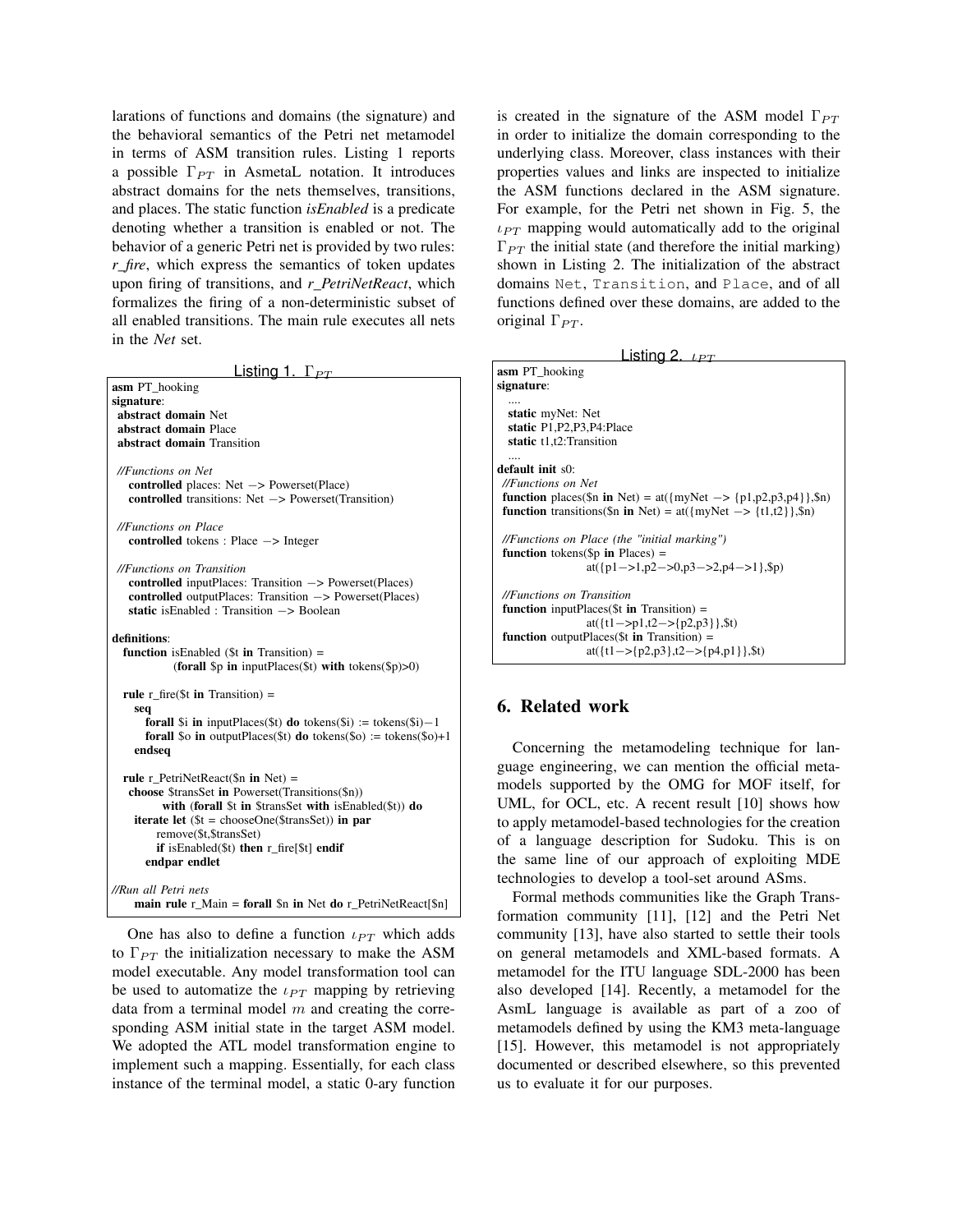On the problem of integrating graphical notations and formal methods, [16] shows how the process algebra CSP and the specification language Object-Z, can be integrated into an object-oriented software engineering process employing the UML as a modeling and Java as an implementation language. In [17], the author presents an approach to formal methods technology exploitation which introduces formal notations into critical systems development processes. Both approaches are based on translating graphical models to formal specifications, and are similar to our approach on moving from terminal models of a metamodel-based language to an ASM specification.

An MDE-based approach for integrating different formal methods was recently proposed in [18]. Firstly, the heterogeneous formal models are introduced into MDE as domain specific languages by metamodeling. Then, transformation rules are built for semantics mapping. At last, model-text syntax rules are developed, so as to map models to programs. As case study, the approach was applied for bridging MARTE to LOTOS.

On the application of ASMs for specifying the execution semantics of metamodel-based languages in a MDE style, we can mention the translational approach described in [19], [20]. They propose a *semantic anchoring* to well-established formal models of computation (such as FSMs, data flow, and discrete event systems) built upon AsmL [21] (an ASM dialect), by using the transformation language GME/GReAT (Graph Rewriting And Transformation language) [22]. Still concerning the translational category, two other experiments have to be mentioned: the dynamic semantics of the AMMA/ATL transformation language [23] and SPL, a DSL for telephony services, [24] have been specified in the XASM [25], an open source ASM dialect. A direct mapping from the AMMA meta-language KM3 to an XASM metamodel is used to represent metamodels in terms of ASM universes and functions, and this ASM model is taken as basis for the dynamic semantics specification of the ATL metamodel. However, this mapping is neither formally defined nor the ATL transformation code which implements it have been made available in the ATL transformations Zoo or as ATL use case [26]; only the Atlantic XASM Zoo [27], a mirror of the Atlantic Zoo metamodels expressed in XASM (as a collection of universes and functions), has been made available. By exploiting the semantic framework in [4], we defined in [28] the semantics of the AVALLA language of the AsmetaV validator, a domain-specific modeling language for scenario-based validation of ASM models.

### 7. Conclusion and future directions

On the basis of our experience in developing the ASMETA toolset, we believe a formal method can gain benefits from the use of MDE automation means either for itself and toward the integration of different formal techniques and their tool inter-operability. Indeed, the metamodel-based approach has the advantage of being suitable to derive from the same metamodel several artifacts (concrete syntaxes, interchange formats, APIs, etc.) which are useful to create, manage and interchange models in a model-driven development context, settling, therefore, a flexible infrastructure for tools development and inter-operability. Moreover, metamodeling allows to establish a "global framework" to enable otherwise dissimilar languages (of possibly different domains) to be used in an interoperable manner by defining precise *bridges* (or *projections*) among different domain-specific languages to automatically execute model transformations. That is in sympathy with the *SRI Evidential Tool Bus idea* [29], and can contribute positively to solve inter-operability issues among formal methods, their notations, and their tools.

On the other hand, the definition of a means for specifying rigorously the semantics of metamodels is a necessary step in order to develop formal analysis techniques and tools in the model-driven context. Along this research line, for example, we are tackling the problem of formally analyzing visual models developed with the UML Profile for SystemC [30]. In conclusion, we believe MDE principles and technologies combined with formal methods elevate the current level of automation in system development and provide the widely demanded formal analysis support, especially exploiting the in-the-loop approach.

Future work will include the definition of the executable semantics of the AsmM metamodel itself by using the ASM-based semantic framework outlined in Sect. 2.2. In this way, we would make a further step in the direction of a tighter integration between ASM and EMF by *closing the loop* (see Fig. 2), i.e. we would use the Asm formal method itself in order to give its semantics by defining suitable semantic mappings in the Asmeta/EMF framework.

#### References

- [1] J. Bézivin, "On the Unification Power of Models," *Software and System Modeling*, vol. 4, no. 2, pp. 171– 188, 2005.
- [2] D. C. Schmidt, "Guest editor's introduction: Modeldriven engineering," *IEEE Computer*, vol. 39, no. 2, pp. 25–31, 2006.